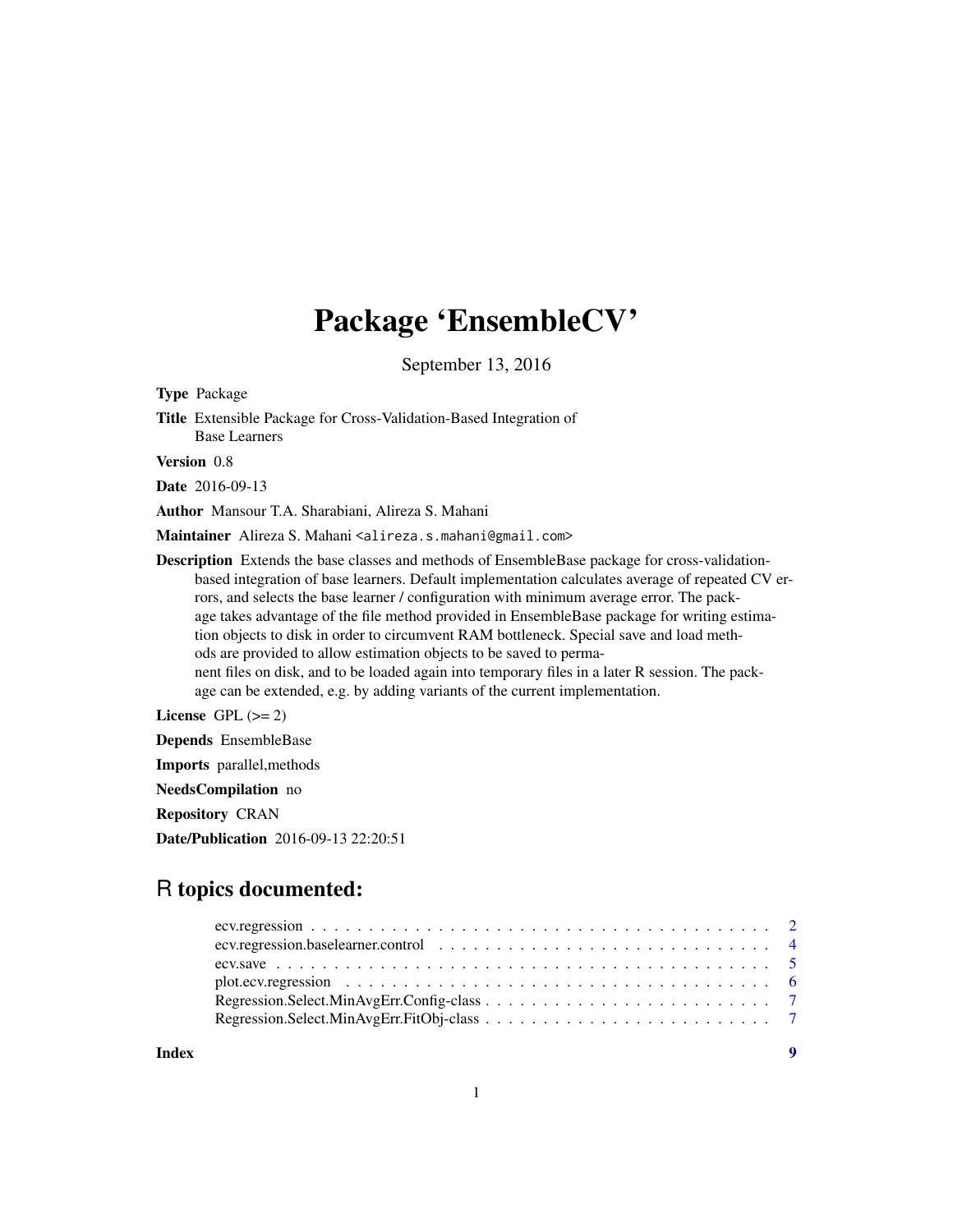<span id="page-1-1"></span><span id="page-1-0"></span>

# Description

This function uses repeated cross-validation to find the base learner configuration with smallest error. It then trains and returns the chosen model (base learner and configuration), trained on the full data set.

# Usage

```
ecv.regression(formula, data
  , baselearner.control = ecv.regression.baselearner.control()
  , integrator.control = ecv.regression.integrator.control()
  , ncores = 1, filemethod = FALSE, print.level = 1
  , preschedule = TRUE
  , schedule.method = c("random", "as.is", "task.length")
  , task.length
\mathcal{L}
```
# Arguments

| formula             | Formula expressing response variable and covariates.                                                                                                                                                                                                                                                                                                                                                                                                                                                                                                                                               |
|---------------------|----------------------------------------------------------------------------------------------------------------------------------------------------------------------------------------------------------------------------------------------------------------------------------------------------------------------------------------------------------------------------------------------------------------------------------------------------------------------------------------------------------------------------------------------------------------------------------------------------|
| data                | Data frame containing the response variable and covariates.                                                                                                                                                                                                                                                                                                                                                                                                                                                                                                                                        |
| baselearner.control |                                                                                                                                                                                                                                                                                                                                                                                                                                                                                                                                                                                                    |
|                     | Control structure determining the base learners, their configurations, and data<br>partitioning details. See ecv. regression. baselearner. control.                                                                                                                                                                                                                                                                                                                                                                                                                                                |
| integrator.control  |                                                                                                                                                                                                                                                                                                                                                                                                                                                                                                                                                                                                    |
|                     | Control structure governing integrator behavior. See ecv. regression. integrator.control.                                                                                                                                                                                                                                                                                                                                                                                                                                                                                                          |
| ncores              | Number of cores used for parallel training of base learners.                                                                                                                                                                                                                                                                                                                                                                                                                                                                                                                                       |
| filemethod          | Boolean flag indicating whether or not to save estimation objects to disk or not.<br>Using filemethod=T reduces RAM pressure.                                                                                                                                                                                                                                                                                                                                                                                                                                                                      |
| print.level         | Controlling verbosity level.                                                                                                                                                                                                                                                                                                                                                                                                                                                                                                                                                                       |
| preschedule         | Boolean flag, indicating whether base learner training jobs must be scheduled<br>statically (TRUE) or dynamically (FALSE).                                                                                                                                                                                                                                                                                                                                                                                                                                                                         |
| schedule.method     |                                                                                                                                                                                                                                                                                                                                                                                                                                                                                                                                                                                                    |
|                     | Method used for scheduling tasks on threads. In "as.is" tasks are assigned to<br>threads in a round-robin fashion for static scheduling. In dynamic scheduling,<br>tasks form a queue without any re-ordering. In "random", tasks are first ran-<br>domly shuffled, and the rest is similar to "as.is". In "task.length", a heuristic<br>algorithm is used in static scheduling for assigning tasks to threads to minimize<br>load imbalance, i.e. make total task lengths in threads roughly equal. In dynamic<br>scheduling, tasks are sorted in descending order of expected length to form the |

task queue.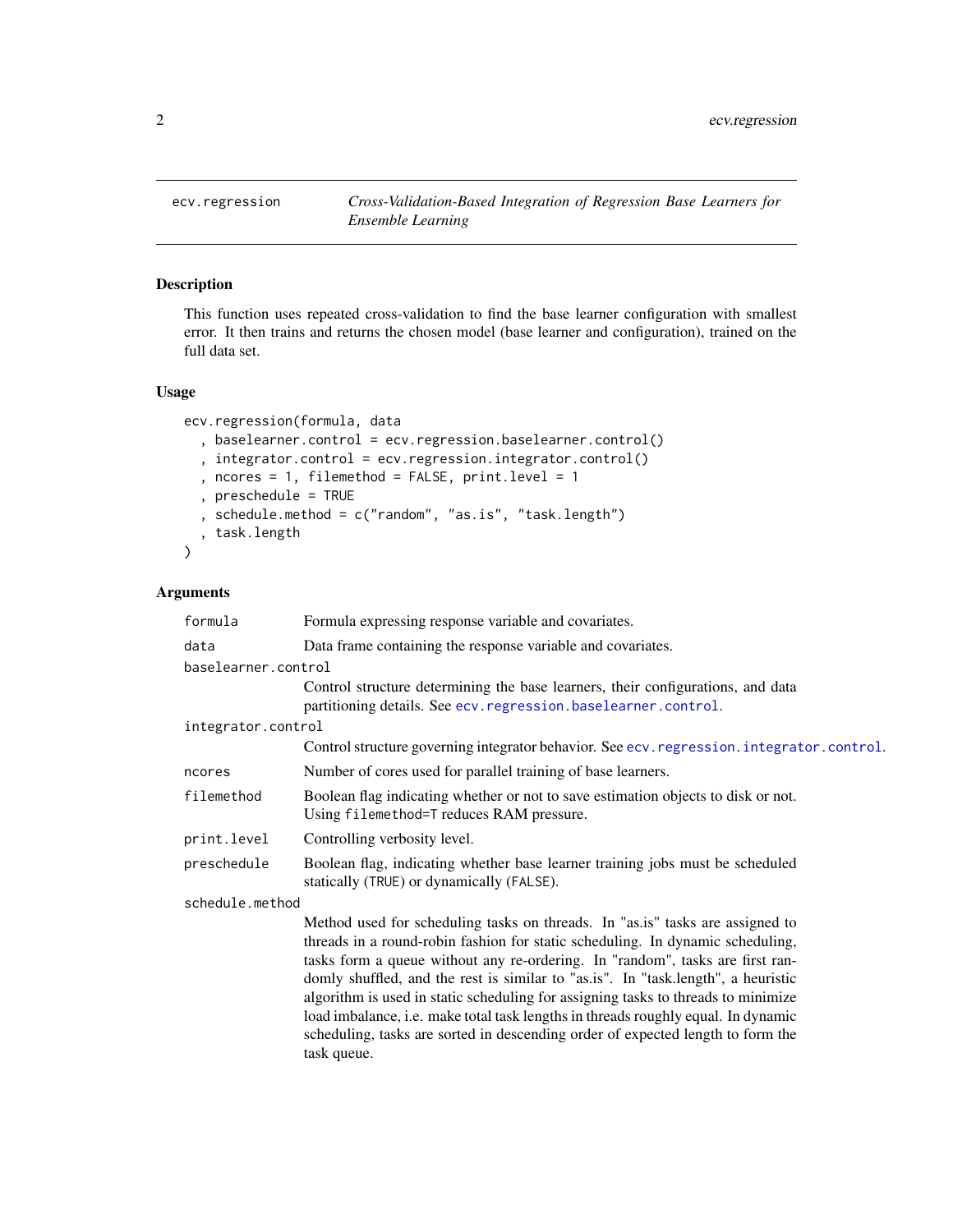# <span id="page-2-0"></span>ecv.regression 3

# Value

An object of classes ecv. regression (if filemethod==TRUE, also has class of ecv.file), a list with the following elements:

| Copy of function call.                                                                                                                                                                                                                                                                                                                                                                                                                                                 |  |  |  |  |  |  |  |
|------------------------------------------------------------------------------------------------------------------------------------------------------------------------------------------------------------------------------------------------------------------------------------------------------------------------------------------------------------------------------------------------------------------------------------------------------------------------|--|--|--|--|--|--|--|
| Copy of formula argument in function call.                                                                                                                                                                                                                                                                                                                                                                                                                             |  |  |  |  |  |  |  |
| An object of class Instance. List, containing all permutations of base learner<br>instance.list<br>configurations and random data partitions generated in the body of the function.                                                                                                                                                                                                                                                                                    |  |  |  |  |  |  |  |
| integrator.config                                                                                                                                                                                                                                                                                                                                                                                                                                                      |  |  |  |  |  |  |  |
| Copy of configuration object passed to the integrator. Object of class Regression. Select. MinAvgErr. Co                                                                                                                                                                                                                                                                                                                                                               |  |  |  |  |  |  |  |
| Integration method. Currently, only "default" is supported.                                                                                                                                                                                                                                                                                                                                                                                                            |  |  |  |  |  |  |  |
| A list with these elements: 1) baselearner.cv.batch, an object of class Regression.CV.Batch.FitObj<br>containing the fit object from CV batch training of base learners; 2) baselearner . batch,<br>an object of class Regression. Batch. FitObj containing the fit object from<br>batch training of base learners on entire data; 3) integrator, an object of class<br>Regression. Select. MinAvgErr. FitObj containing the fit object returned by<br>the integrator. |  |  |  |  |  |  |  |
| Copy of response variable vector.                                                                                                                                                                                                                                                                                                                                                                                                                                      |  |  |  |  |  |  |  |
| Within-sample prediction of the ensemble model.                                                                                                                                                                                                                                                                                                                                                                                                                        |  |  |  |  |  |  |  |
| Copy of passed-in filemethod argument.                                                                                                                                                                                                                                                                                                                                                                                                                                 |  |  |  |  |  |  |  |
|                                                                                                                                                                                                                                                                                                                                                                                                                                                                        |  |  |  |  |  |  |  |

# Author(s)

Mansour T.A. Sharabiani, Alireza S. Mahani

#### See Also

```
ecv.regression.baselearner.control, ecv.regression.integrator.control, Instance.List,
Regression.Select.MinAvgErr.Config, Regression.CV.Batch.FitObj, Regression.Batch.FitObj,
Regression.Select.MinAvgErr.FitObj
```
#### Examples

```
data(servo)
myformula <- class~motor+screw+pgain+vgain
perc.train <-0.7index.train <- sample(1:nrow(servo), size = round(perc.train*nrow(servo)))
data.train <- servo[index.train,]
data.predict <- servo[-index.train,]
## to run longer test using all 5 default regression base learners
## try: est <- ecv.regression(myformula, data.train, ncores=2)
est <- ecv.regression(myformula, data.train, ncores=2
  , baselearner.control =
     ecv.regression.baselearner.control(baselearners = c("knn")))
newpred <- predict(est, data.predict)
```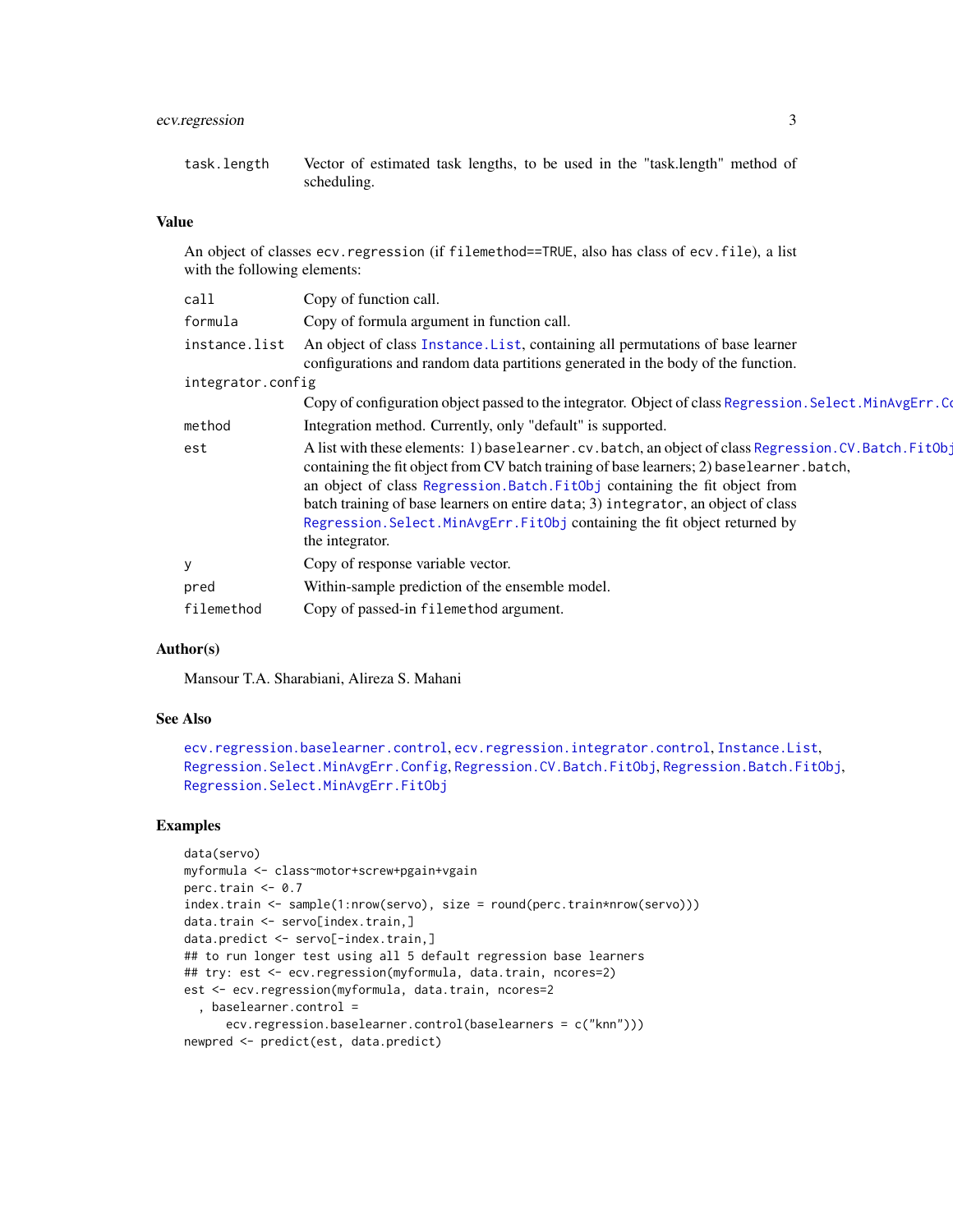<span id="page-3-1"></span><span id="page-3-0"></span>ecv.regression.baselearner.control

*Utility Functions for Configuring Regression Base Learners and Integrator in* EnsembleCV *Package*

# <span id="page-3-2"></span>Description

Function ecv. regression.baselearner.control sets up the base learners used in the ecv. regression call.

#### Usage

```
ecv.regression.baselearner.control(
  baselearners = c("nnet", "rf", "svm", "gbm", "knn", "penreg")
  , baselearner.configs = make.configs(baselearners, type = "regression")
  , npart = 1, nfold = 5\mathcal{L}ecv.regression.integrator.control(errfun=rmse.error, method=c("default"))
```
# Arguments

| baselearners        | Names of base learners used. Currently, regression options available are Neural    |  |  |  |  |  |
|---------------------|------------------------------------------------------------------------------------|--|--|--|--|--|
|                     | Network ("nnet"), Random Forest ("rf"), Support Vector Machine ("svm"), Gra-       |  |  |  |  |  |
|                     | dient Boosting Machine ("gbm"), and K-Nearest Neighbors ("knn"), Penalized         |  |  |  |  |  |
|                     | Rergession ("penreg") and Bayesian Additive Regression Trees ("bart"). The         |  |  |  |  |  |
|                     | last learner is not included by default, due to significantly longer training time |  |  |  |  |  |
|                     | needed by it ("bart") compared to other learners.                                  |  |  |  |  |  |
| baselearner.configs |                                                                                    |  |  |  |  |  |
|                     | List of base learner configurations. Default is to call make, configs from pack-   |  |  |  |  |  |
|                     | age EnsembleBase.                                                                  |  |  |  |  |  |
| npart               | Number of partitions to train each base learner configuration in a CV scheme.      |  |  |  |  |  |
| nfold               | Number of folds within each data partition.                                        |  |  |  |  |  |
| errfun              | Error function used to compare performance of base learner configurations. De-     |  |  |  |  |  |
|                     | fault is to use rmse. error from package EnsembleBase.                             |  |  |  |  |  |
| method              | Integrator method. Currently, only option is "default", which uses average error   |  |  |  |  |  |
|                     | for each base learner configuration across repeated CV runs to chose the best      |  |  |  |  |  |
|                     | configuration.                                                                     |  |  |  |  |  |

# Value

Both functions return lists with same element names as function arguments.

#### Author(s)

Mansour T.A. Sharabiani, Alireza S. Mahani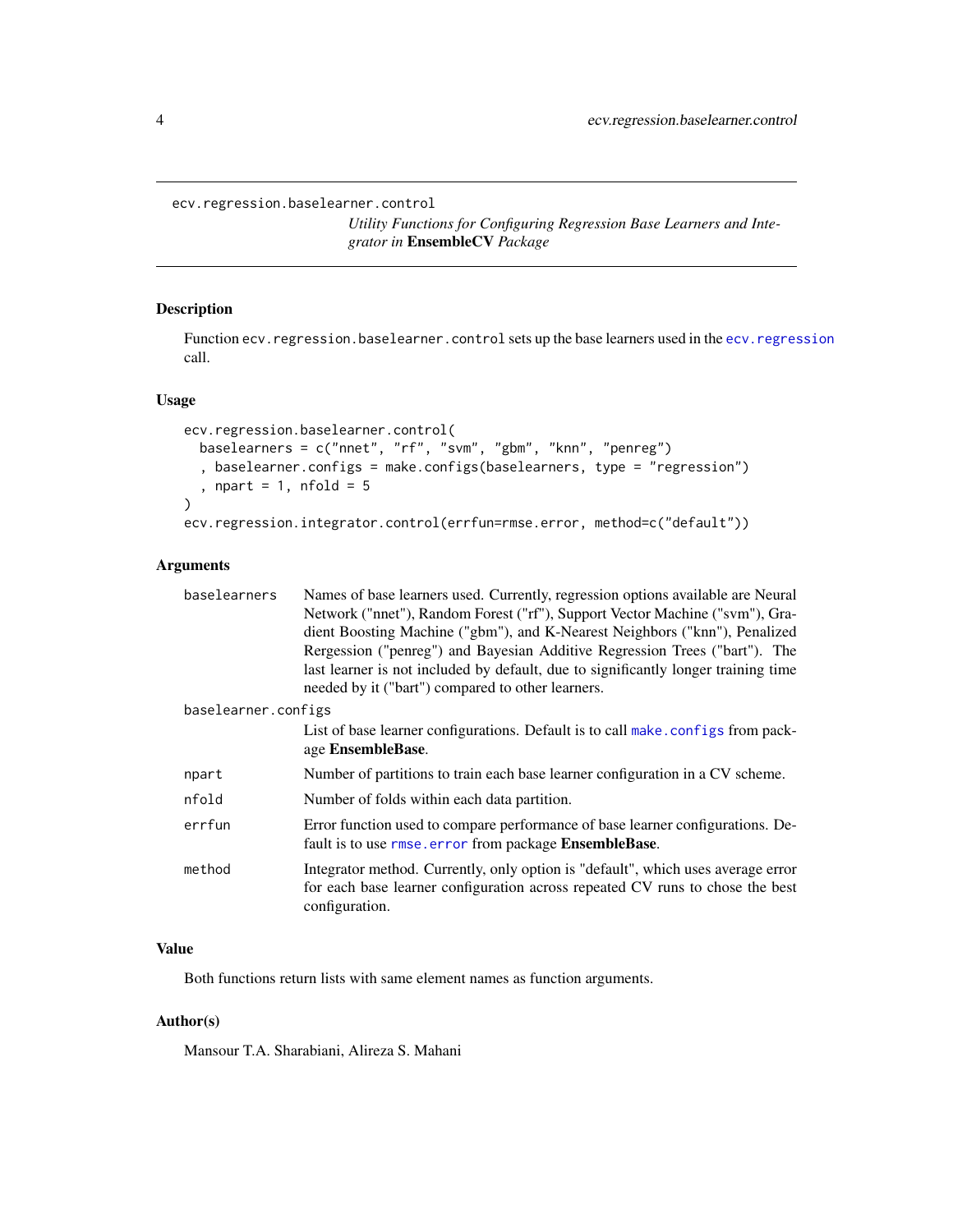#### <span id="page-4-0"></span>ecv.save 5

#### See Also

[make.configs](#page-0-0), [rmse.error](#page-0-0)

#### ecv.save *Custom Functions for Disk I/O in* EnsembleCV *Package*

#### Description

These functions can be used whether filemethod flag is set to TRUE or FALSE during the epcreg call. Note that ecv.load 'returns' the estimation object (in contrast to the standard load method).

#### Usage

```
ecv.save(obj, file)
ecv.load(file)
```
#### Arguments

| obi  | Object of classes "ecv. regression" and "ecv. file", usually the output of |
|------|----------------------------------------------------------------------------|
|      | call to function ecv. regression with filemethod flag set to TRUE.         |
| file | Filepath to where obj must be saved to / loaded from.                      |

# Value

Function ecv.load returns the saved obj, with estimation files automatically copied to R temporary directory, and filepaths inside the obj fields updated to point to these new filepaths.

#### Author(s)

Mansour T.A. Sharabiani, Alireza S. Mahani

#### See Also

[ecv.regression](#page-1-1)

# Examples

```
## Not run:
data(servo)
myformula <- class~motor+screw+pgain+vgain
perc.train <- 0.7
index.train <- sample(1:nrow(servo), size = round(perc.train*nrow(servo)))
data.train <- servo[index.train,]
data.predict <- servo[-index.train,]
```

```
est <- ecv.regression(myformula, data.train, ncores=2, filemethod=TRUE
  , baselearner.control=ecv.regression.baselearner.control(baselearners="knn"))
ecv.save(est, "somefile")
```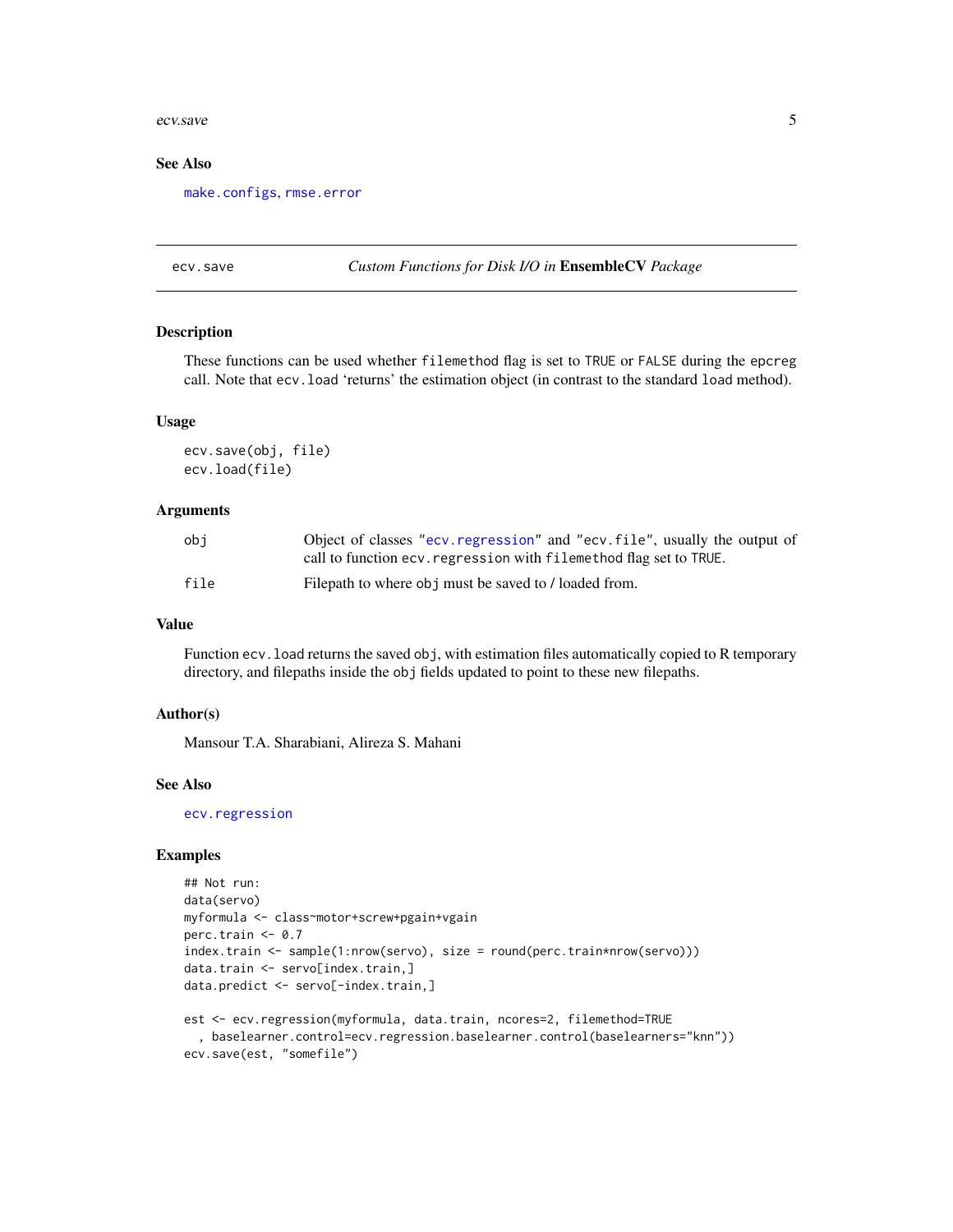```
rm(est) # alternatively, exit and re-launch R session
est.loaded <- ecv.load("somefile")
newpred <- predict(est.loaded, data.predict)
# can also be used with filemethod set to FALSE
est <- ecv.regression(myformula, data.train, ncores=2, filemethod=FALSE
  , baselearner.control=ecv.regression.baselearner.control(baselearners="knn"))
ecv.save(est, "somefile")
rm(est) # alternatively, exit and re-launch R session
est.loaded <- ecv.load("somefile")
newpred <- predict(est.loaded, data.predict)
## End(Not run)
```
plot.ecv.regression *S3 Methods for class* "ecv.regression"

# Description

Functions for prediction and plotting of ecv.regression objects.

#### Usage

```
## S3 method for class 'ecv.regression'
predict(object, newdata=NULL, ncores=1, ...)
## S3 method for class 'ecv.regression'
plot(x, \ldots)
```
#### Arguments

| object       | Object of class "ecv. regression", typically the output of function ecv. regression.      |
|--------------|-------------------------------------------------------------------------------------------|
| newdata      | New data frame to make predictions for. If NULL, prediction is made for training<br>data. |
| ncores       | Number of cores to use for parallel prediction.                                           |
| $\mathsf{x}$ | Object of class "ecv. regression", typically the output of function ecv. regression.      |
| $\cdots$     | Arguments passed to/from other methods.                                                   |

#### Value

Function plot.ecv.regression creates a plot of base learner CV errors, with one data point per base learner configuration. The horizontal dotted line indicates the CV error corresponding to the chosen base learner configuration. For "default" method, this is the same as the minimum error of points on this plot. Function predict.ecv.regression returns a vector of length nrow(newdata) (or of length of training data if newdata==NULL.)

# Author(s)

Mansour T.A. Sharabiani, Alireza S. Mahani

<span id="page-5-0"></span>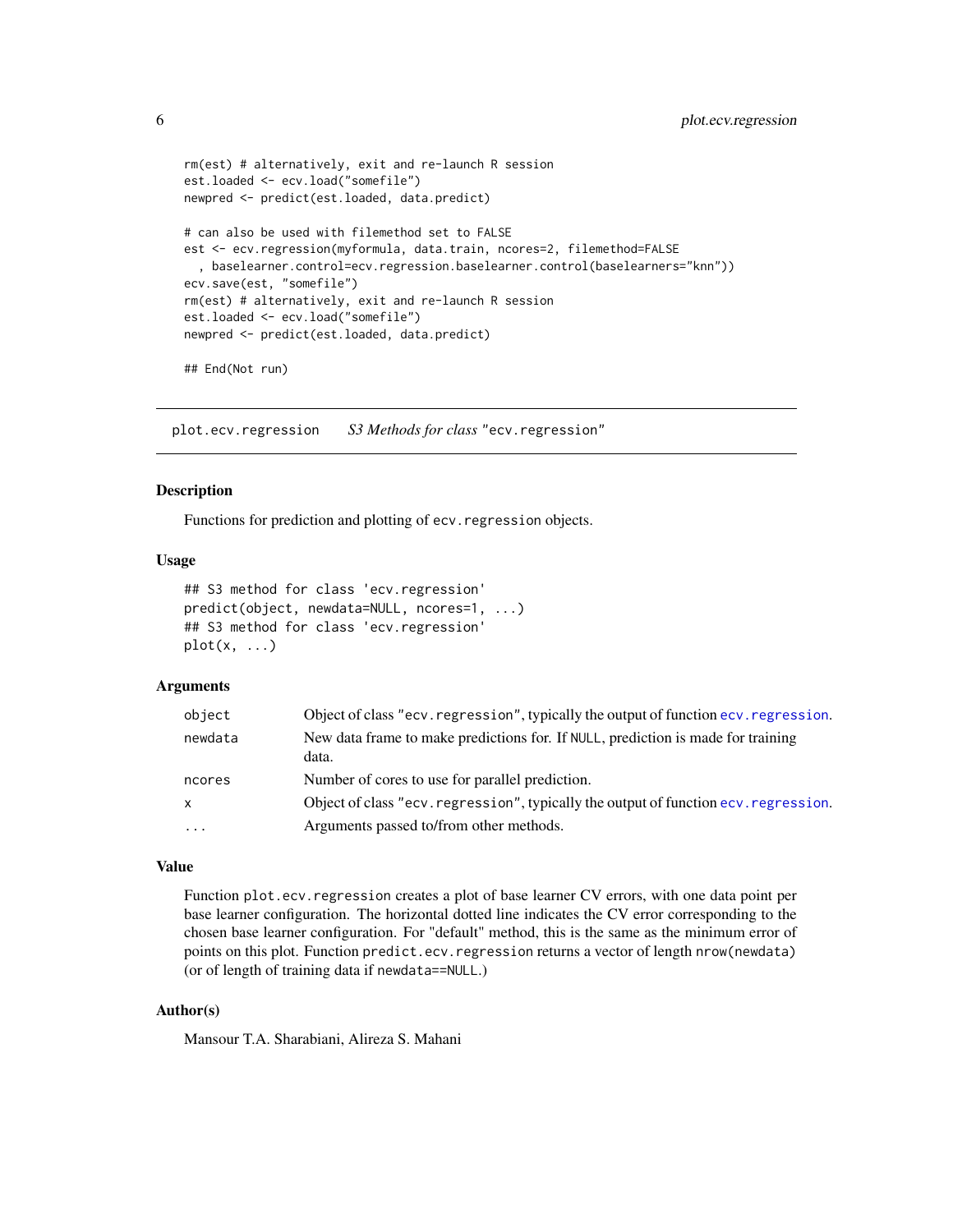<span id="page-6-1"></span><span id="page-6-0"></span>Regression.Select.MinAvgErr.Config-class *Class* "Regression.Select.MinAvgErr.Config"

#### Description

Configuration class for the "MinAvgErr" specialization of the "Regression.Select.Fit" operation in EnsembleBase package. This operation selects the base learner configuration with minimum average error across repeated cross-validation runs.

#### Objects from the Class

Objects can be created by calls of the form new("Regression.Select.MinAvgErr.Config", ...).

#### **Slots**

instance.list: Object of class [Instance.List](#page-0-0), containing a list of base learners to train. errfun: Object of class "function", the error metric to use for ranking base learner performances.

#### Extends

Class ["Regression.Select.Config"](#page-0-0), directly.

#### Methods

Regression.Select.Fit signature(object = "Regression.Select.MinAvgErr.Config"): ...

#### Author(s)

Mansour T.A. Sharabiani, Alireza S. Mahani

<span id="page-6-2"></span>Regression.Select.MinAvgErr.FitObj-class *Class* "Regression.Select.MinAvgErr.FitObj"

#### Description

Class containing the fit object from the "MinAvgErr" specialization of the "Regression.Select.Fit" operation in EnsembleBase package.

# Objects from the Class

Objects can be created by calls of the form new("Regression.Select.MinAvgErr.FitObj", ...).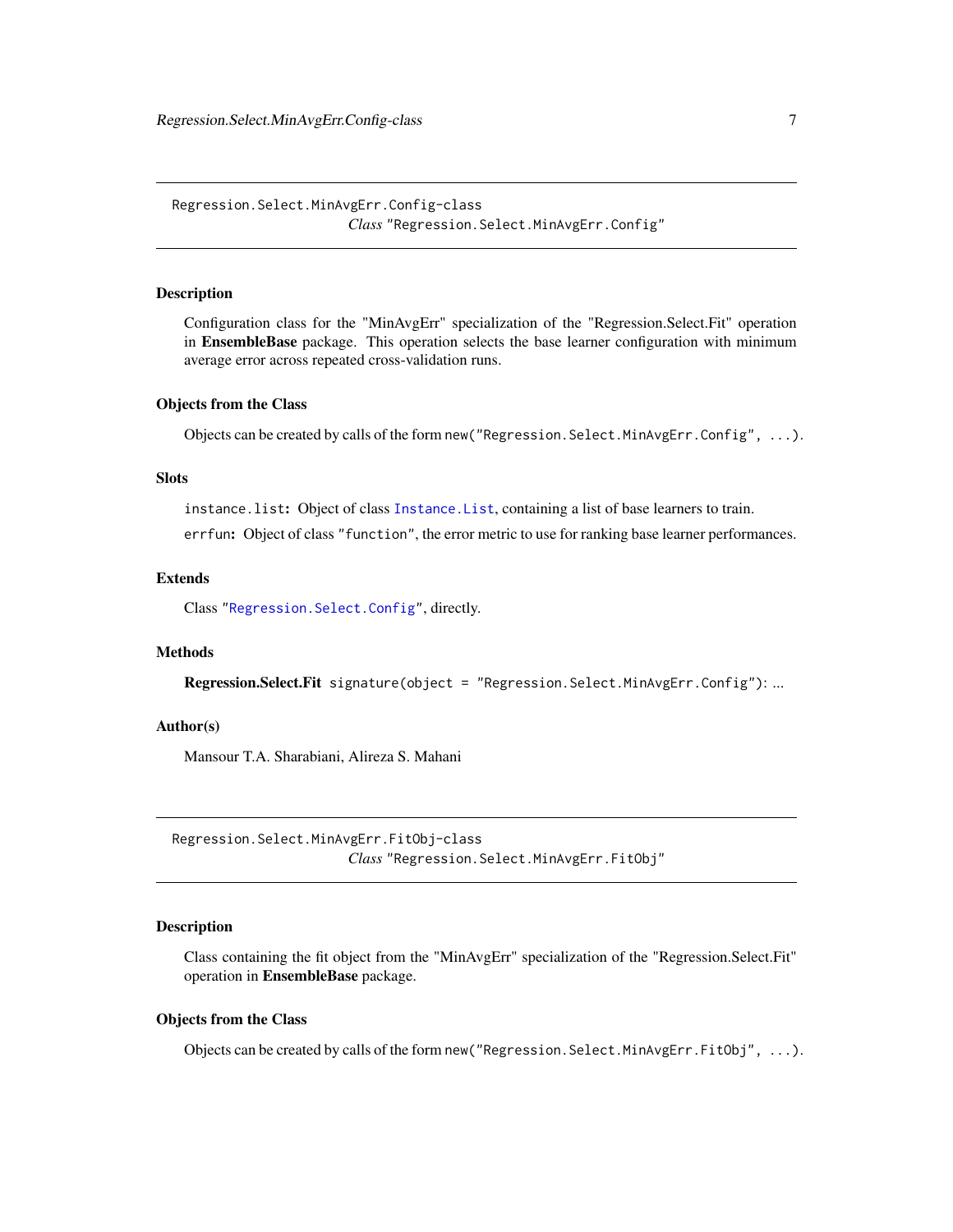- config: Object of class ["Regression.Select.Config"](#page-0-0), containing the configuration supplied to the fit operation.
- est: Object of class "ANY", containing the estimation object needed for prediction. This is a list with elements config.opt (optimal base learner configuration), error.opt (error associated with optimal configuration), and errors (vector of errors for all base learner configurations).
- pred: Object of class ["RegressionSelectPred"](#page-0-0), containing the within-sample prediction, in this case the average prediction across all partitions. Note that this prediction is not used in the ecv. regression function as the ultimate training-set prediction. Instead, base learners trained on full training set (not CV style) are used for that purpose.

# Extends

Class ["Regression.Select.FitObj"](#page-0-0), directly.

### Author(s)

Mansour T.A. Sharabiani, Alireza S. Mahani

#### <span id="page-7-0"></span>Slots